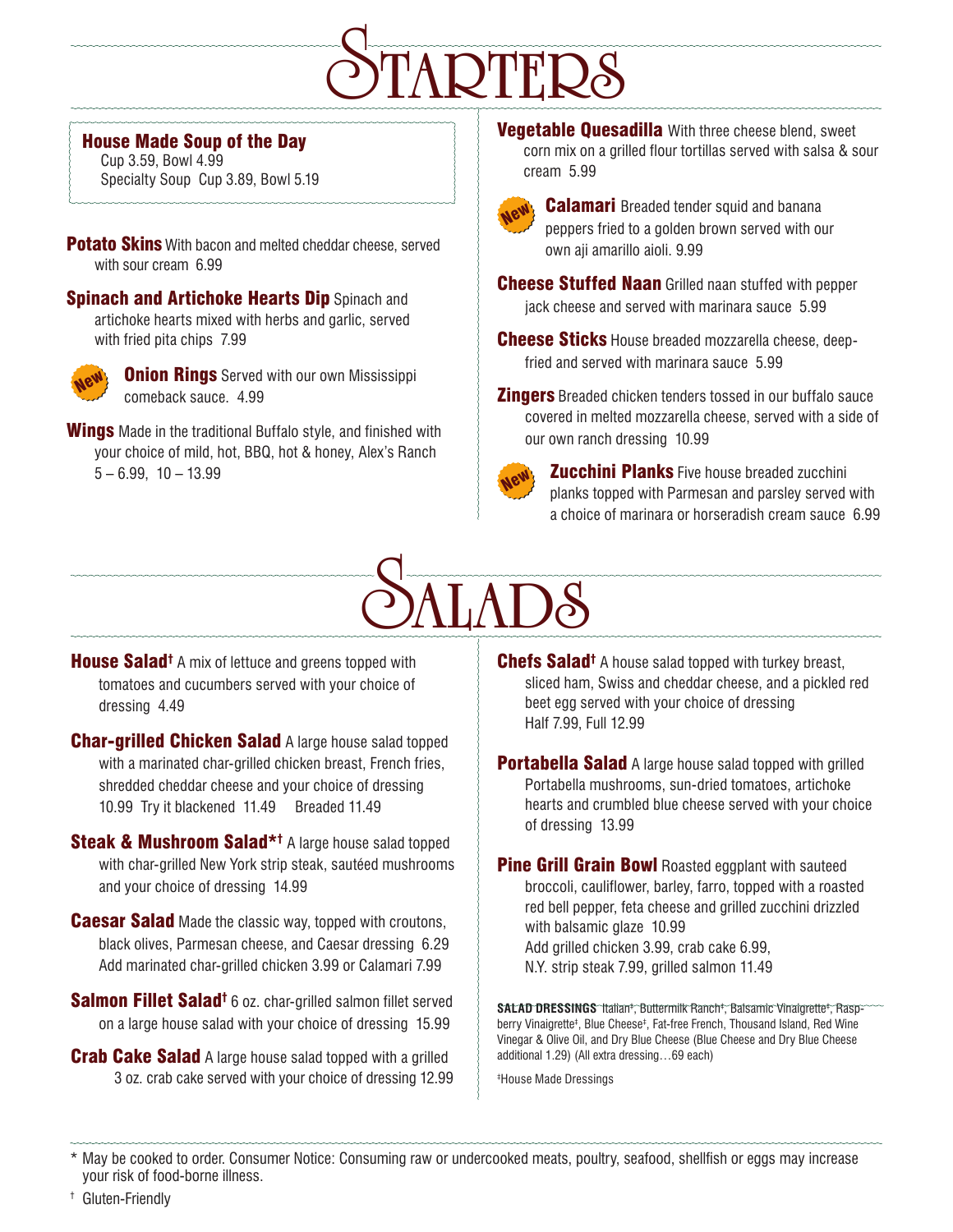

### Fish Sandwich

Beer battered cod fillet, fried and served on a large grilled hoagie roll, with a side of tarter or cocktail sauce 10.99

### Club Sandwich

Toasted triple-decker sandwich with turkey, ham, bacon, lettuce and tomato on your choice of white, wheat or rye toast with a side of mayonnaise 7.99

### BLT

Bacon, lettuce and tomato on white, wheat or rye toast with a side of mayonnaise 4.99

### Chicken Breast Sandwich

Marinated char-grilled chicken breast with lettuce and tomato served on a grilled brioche roll with a side of mayonnaise 6.49 Try it blackened 6.99

### Italian Panini Sandwich

Sliced pepperoni, salami, ham, red pepper jelly, banana peppers, and provolone cheese on grilled Panini bread served with a side of Italian dressing 8.99

### Hot Meatloaf Sandwich

Served with your choice of mashed potatoes or French fries topped with our house made beef gravy 9.99

### Hot Roast Beef Sandwich

Served with your choice of mashed potatoes or French fries topped with our house made beef gravy 10.99

### Corned Beef Reuben

Sliced corned beef topped with warm sauerkraut, thousand island, and Swiss cheese on grilled rye bread 7.49

### Steak & Cheese Sandwich

Steak & cheese sandwich, topped with grilled peppers, onions, and shredded mozzarella cheese served on a large grilled hoagie roll 9.99

### Crab Cake Sandwich

A grilled 3 oz. crab cake topped with lettuce and tomato on a grilled brioche roll with a side of dijonaise 10.99 Try it blackened 11.49



### Hot & Honey Chicken Sandwich

House breaded chicken breast tossed in a hot and honey sauce, topped with pepper jack cheese, fresh pickled jalapenos, lettuce, and tomato 8.99

### Chicken Parmesan

House breaded fried chicken breast topped with mozzarella cheese, Parmesan, and marinara sauce on a grilled brioche roll 7.99

### Buffalo Chicken Sandwich

House breaded fried chicken breast tossed in Buffalo wing sauce, topped with provolone cheese, lettuce and tomato on a grilled brioche roll with a side of our own ranch dressing 7.99

### Grilled Cheese

American cheese on Texas toast 2.99

Tomato or any cheese added to any sandwich for .69 extra Bacon add 1.99 Blackened .99 Hot Sauce .99

May be cooked to order. Consumer Notice: Consuming raw or undercooked meats, poultry, seafood, shellfish or eggs may increase your risk of food-borne illness.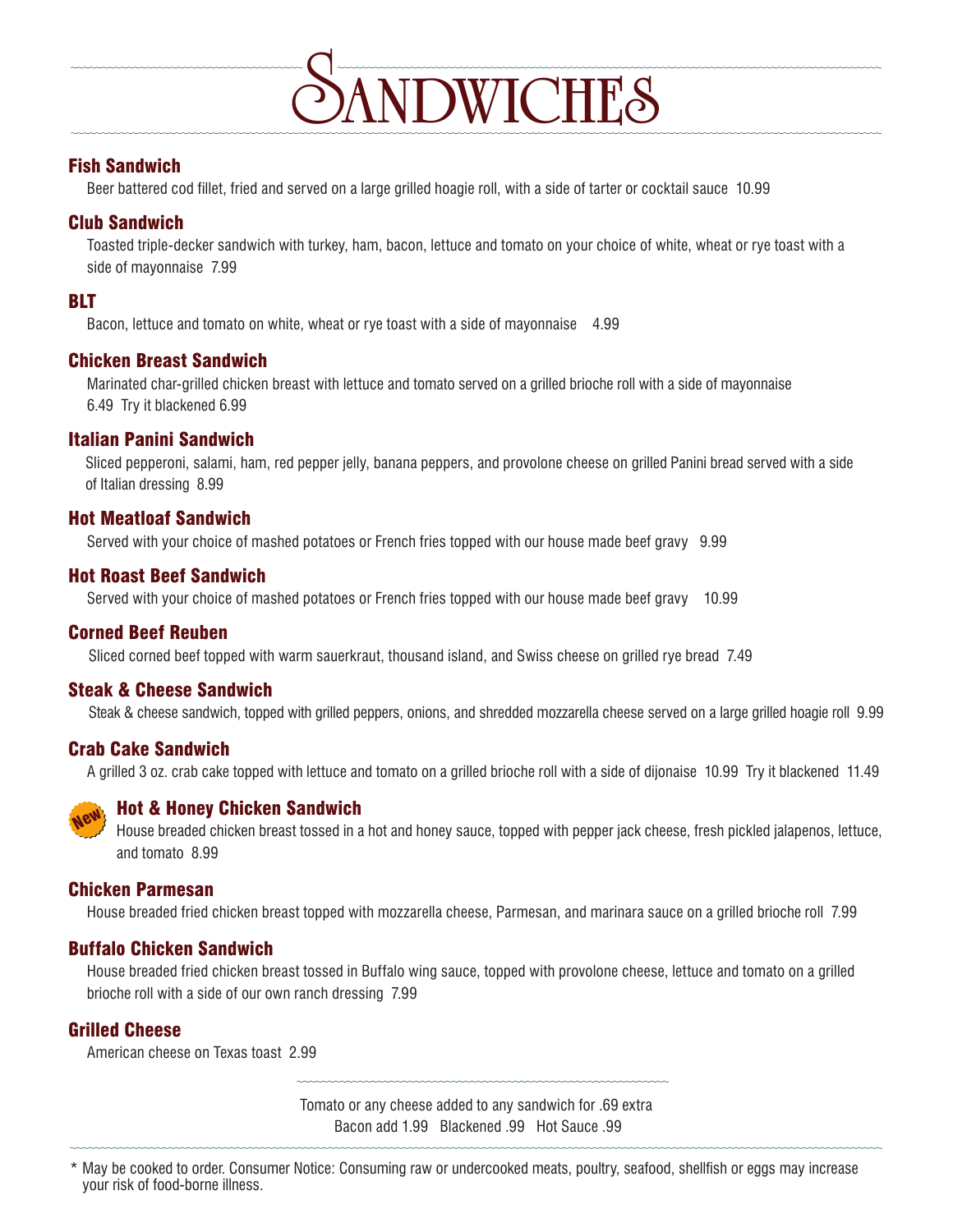

### Pine Griller\*

One, two, or three quarter pound hamburgers served on a grilled brioche roll with lettuce, tomato, and onion one patty–6.99, two patties–7.99, three patties–9.99

### Black & Blue\*

Two blackened quarter pound hamburgers served on a grilled brioche roll with crumbled blue cheese, grilled mushrooms, onions, and bacon 10.99



### Pimento Cheeseburger\*

Quarter pound hamburger served on grilled brioche roll with house made pimento cheese, candied bacon, lettuce, tomato, and onion 8.99



### California Turkey Burger

5 oz. char-grilled turkey burger, served on a grilled brioche roll with pepper jack cheese, chipotle mayo, avocado, lettuce and tomato 11.99



### Impossible Burger

Plant based burger, topped with lettuce, tomato and onion served on a grilled brioche roll with ketchup and mustard 7.99



### Buffalo Chicken Wrap

Marinated, char-grilled chicken breast with cheddar cheese, lettuce and tomato, topped with mild Buffalo sauce in a flour tortilla served with a side of our own ranch dressing 7.99

### Blackened Chicken Wrap

5 oz. blackened chicken breast wrapped in a warm flour tortilla with mixed greens, blue cheese crumbles and balsamic drizzle 8.49

### Chicken Caesar Wrap

Marinated, char-grilled chicken breast topped with romaine lettuce and Caesar dressing in a flour tortilla 6.99



### WEEKDAY DINNER SPECIALS All dinner specials start at 4:00 PM.

### THURSDAY: Pasta Night

A great selection of Italian pasta dishes.

### FRIDAY: Beer Battered Cod Fillet

Served with fresh fried potato chips, house salad, and roll. 16.99

May be cooked to order. Consumer Notice: Consuming raw or undercooked meats, poultry, seafood, shellfish or eggs may increase your risk of food-borne illness.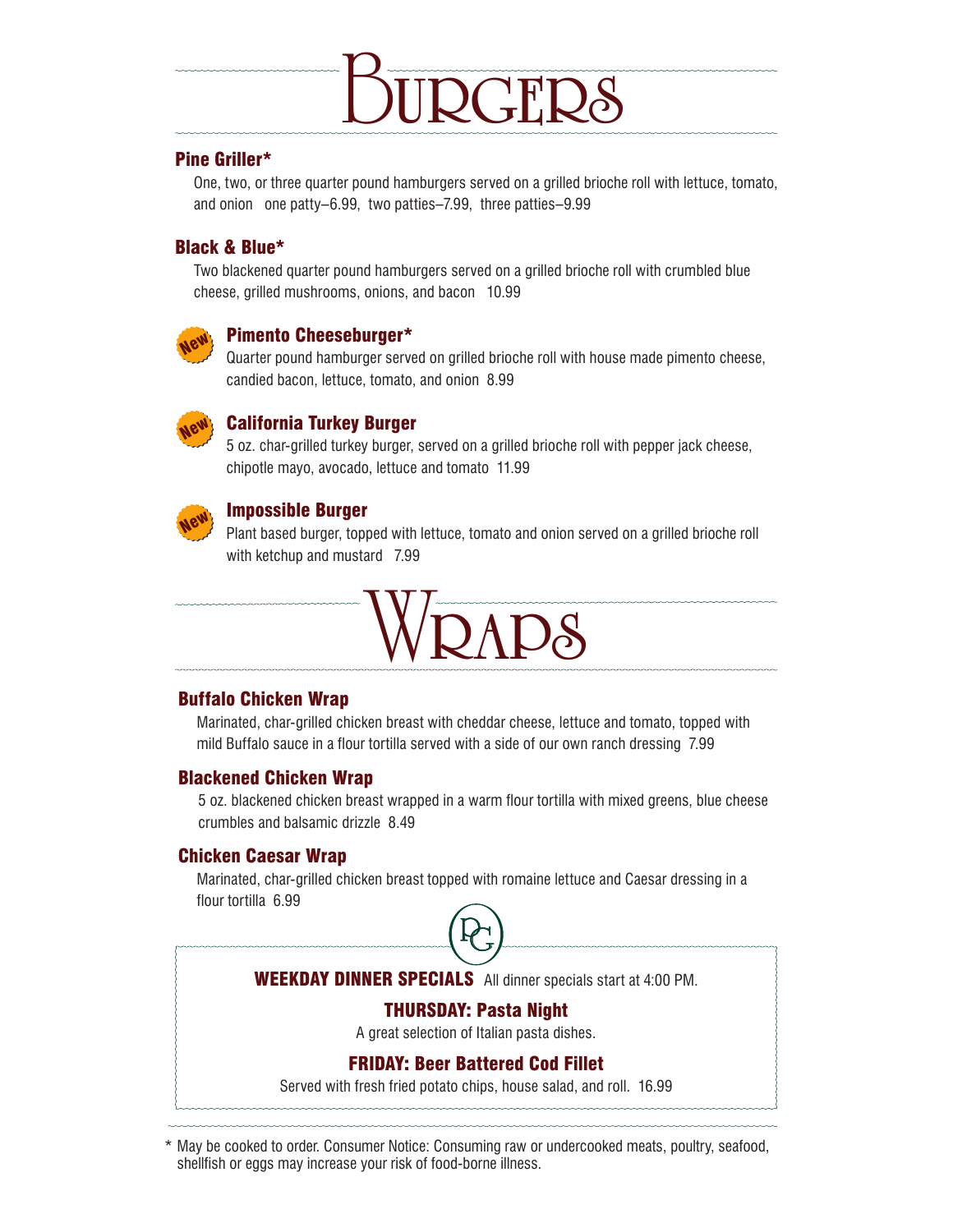# M**EATS AND** S**EAFOODS**

**Crab Cakes** Two of our house recipe crab cakes, grilled and served with dijonaise 21.99

**Old Bay Butter Shrimp** Half pound of shrimp simmered in an old bay butter beer sauce and served with a side of cocktail sauce 16.99

Salmon Fillet\*† 6 oz. salmon fillet char-grilled and served with creamy dill sauce 19.99

Cod Fillet<sup>t</sup> Baked, with citrus butter 17.99

**Chicken Breast** 10 oz. marinated, char-grilled chicken breast served with fresh cut sautéed vegetables 15.99

**Meatloaf** House made, grilled and topped with our beef gravy 12.99

Calves Liver\*<sup>†</sup> Grilled and topped with sautéed onions 11.99

Boneless Smoked Pork Chops\*† Two 5 oz. house smoked boneless pork chops char-grilled and topped with rosemary Dijon cream sauce 15.99

Smoked meats has a pink color due to the nature of the cooking method.

Ribeye Steak\*t 8 oz. choice Ribeye steak char-grilled and topped with sautéed mushrooms and onions 23.99

Delmonico Steak\*t 10 oz. choice Delmonico steak chargrilled and topped with sautéed mushrooms and onions 27.99

New York Strip Steak\*<sup>†</sup> 8 oz. New York Strip steak chargrilled and topped with sautéed mushrooms and onions 19.99

**All dinners are served with house salad, choice of side dish**

# P**ASTA**

**Vegetarian** Sautéed mixed vegetables tossed with fresh herbs in a butter and garlic sauce over linguine pasta 10.99

### Linguine Pasta with House Made Meatballs

Topped with marinara sauce 12.49

**Seafood Scampi** Shrimp, bay scallops, crabmeat, and black mussels, sautéed in a garlic, Old Bay white wine sauce, served over angel hair pasta 18.99

**Seafood Alfredo** Shrimp, crabmeat and bay scallops simmered in a garlic Parmesan cream sauce served over linguine pasta 19.99

**Blackened Chicken Breast** Served over angel hair pasta with tomatoes, Portabella and button mushrooms, topped with a creamy lobster sauce with shrimp 16.99

**Chicken Parmesan** House breaded fried chicken breast over linguine pasta, topped with mozzarella and Parmesan cheeses and marinara sauce 12.99

**Chicken and Mushroom Alfredo Marinated, char-grilled** chicken breast and Portabella and button mushrooms simmered in a creamy Alfredo sauce served over penne pasta 14.49

**Low-Fat Pasta** Fresh cut steamed vegetables tossed with penne pasta topped with marinara sauce 10.99 Add a char grilled chicken breast 3.99

**Beef Stroganoff** Char-grilled beef tenderloin tips, prepared medium, button mushrooms, and penne pasta tossed in a house made cream sauce 18.99

### **All full portion pastas served with house salad**

Gluten-free penne pasta available.

For the "Lunch" or "Lite" eaters: Pasta dishes can be prepared in half the portion for half the price.

\* May be cooked to order. Consumer Notice: Consuming raw or undercooked meats, poultry, seafood, shellfish or eggs may increase your risk of food-borne illness.

† Gluten-Friendly